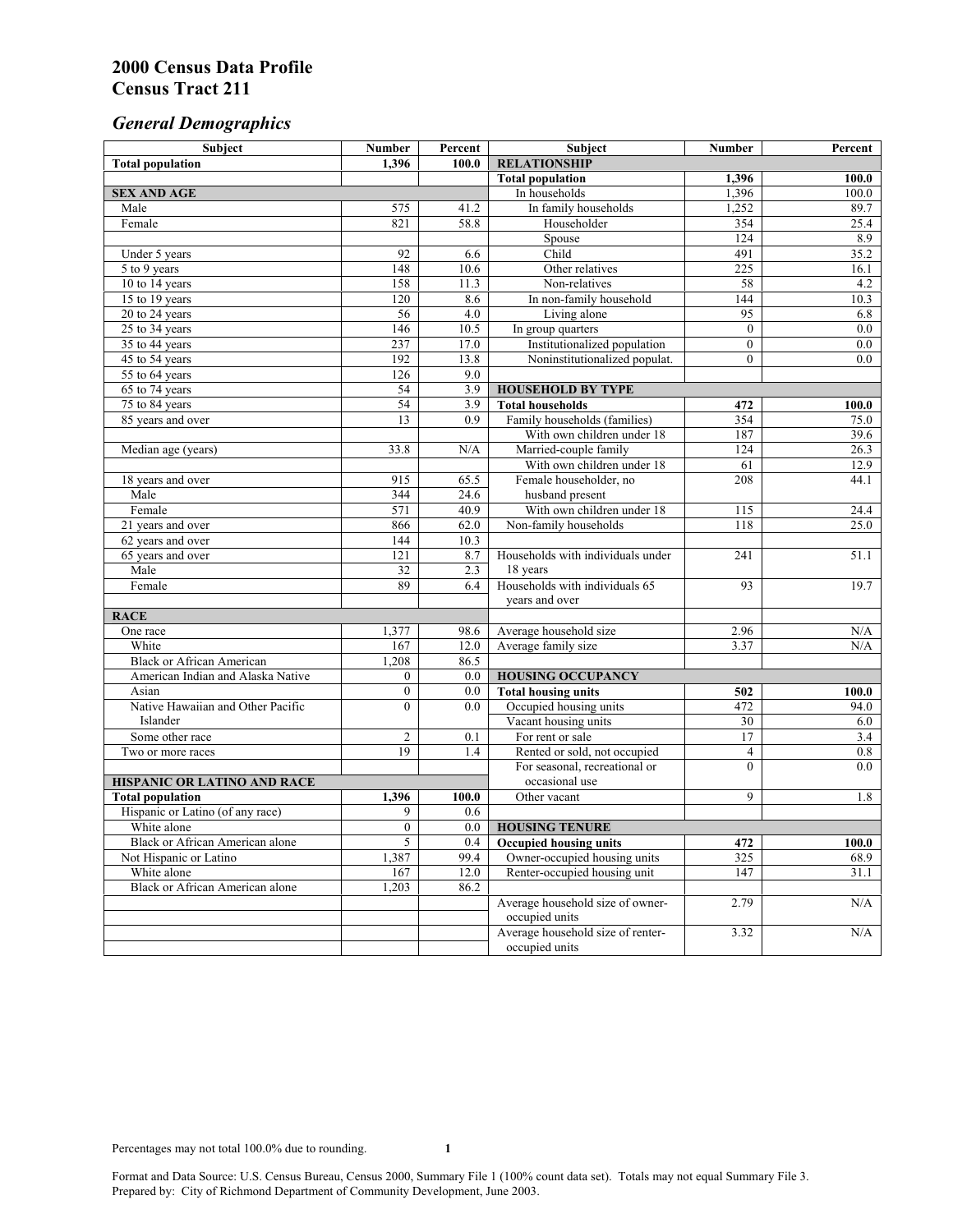### *Social Characteristics*

| <b>Subject</b>                                 | <b>Number</b>            | Percent       | <b>Subject</b>                         | <b>Number</b>    | Percent |
|------------------------------------------------|--------------------------|---------------|----------------------------------------|------------------|---------|
| <b>SCHOOL ENROLLMENT</b>                       | <b>RESIDENCE IN 1995</b> |               |                                        |                  |         |
| Population 3 years and over enrolled in        | 484                      | 100.0         | Population 5 years and over            | 1,375            | 100.0   |
| school                                         |                          |               | Same house in 1995                     | 758              | 55.1    |
| Nursery school, preschool                      | 20                       | 4.1           | Different house in the U.S. in         | 617              | 44.9    |
| Kindergarten                                   | 61                       | 12.6          | 1995                                   |                  |         |
| Elementary school (grades 1-8)                 | 238                      | 49.2          | Same county                            | 432              | 31.4    |
| High school (grades 9-12)                      | 100                      | 20.7          | Different county                       | 185              | 13.5    |
| College or graduate school                     | 65                       | 13.4          | Same state                             | 140              | 10.2    |
|                                                |                          |               | Different state                        | 45               | 3.3     |
| EDUCATIONAL ATTAINMENT                         |                          |               | Elsewhere in 1995                      | $\theta$         | 0.0     |
| Population 25 years and over                   | 875                      | 100.0         |                                        |                  |         |
| Less than 9 <sup>th</sup> grade                | 70                       | 8.0           | NATIVITY AND PLACE OF BIRTH            |                  |         |
| $9th$ to $12th$ grade, no diploma              | 146                      | 16.7          | <b>Total population</b>                | 1,439            | 100.0   |
| High school graduate (includes equivalency)    | 354                      | 40.5          | Native                                 | 1.430            | 99.4    |
| Some college, no degree                        | 146                      | 16.7          | Born in United States                  | 1,410            | 98.0    |
| Associate degree                               | $\overline{27}$          | 3.1           | State of residence                     | 1,197            | 83.2    |
| Bachelor's degree                              | 118                      | 13.5          | Different state                        | 213              | 14.8    |
| Graduate or professional degree                | 14                       | 1.6           | Born outside United States             | 20               | 1.4     |
| Percent high school graduate or higher         | 75.3%                    | N/A           | Foreign born                           | 9                | 0.6     |
| Percent bachelor's degree or higher            | 15.1%                    | N/A           | Entered 1990 to March 2000             | $\mathbf{0}$     | 0.0     |
|                                                |                          |               | Naturalized citizen                    | 9                | 0.6     |
| <b>MARITAL STATUS</b>                          | Not a citizen            | $\theta$      | 0.0                                    |                  |         |
| Population 15 years and over                   | 1,047                    | 100.0         |                                        |                  |         |
| Never married                                  | 432                      | 41.3          | <b>REGION OF BIRTH OF FOREIGN BORN</b> |                  |         |
| Now married, not including separated           | 317                      | 30.3          | Total (excluding born at sea)          | 9                | 100.0   |
| Separated                                      | 42                       | 4.0           | Europe                                 | $\overline{0}$   | 0.0     |
| Widowed                                        | 95                       | 9.1           | Asia                                   | 9                | 100.0   |
| Female                                         | 95                       | 9.1           | Africa                                 | $\theta$         | 0.0     |
| Divorced                                       | 161                      | 15.4          | Oceania                                | $\theta$         | 0.0     |
| Female                                         | 104                      | 9.9           | Latin America                          | $\theta$         | 0.0     |
|                                                |                          |               | Northern America                       | $\theta$         | 0.0     |
| <b>GRANDPARENTS AS CAREGIVERS</b>              |                          |               |                                        |                  |         |
| Grandparent living in household with<br>71     |                          | 100.0         | <b>LANGUAGE SPOKEN AT HOME</b>         |                  |         |
| one or more own grandchildren under 18         |                          |               | Population 5 years and over            | 1,375            | 100.0   |
| years                                          |                          |               | English only                           | 1,348            | 98.0    |
| Grandparent responsible for grandchildren      | 35                       | 49.3          | Language other than English            | 27               | 2.0     |
|                                                |                          |               | Speak English less than                | $\theta$         | 0.0     |
| <b>VETERAN STATUS</b>                          |                          |               | "very well"                            |                  |         |
| Civilian population 18 years and over          | 985                      | 100.0         | Spanish                                | $\overline{4}$   | 0.3     |
| Civilian veterans                              | 107                      | 10.9          | Speak English less than<br>"very well" | $\theta$         | 0.0     |
|                                                |                          |               |                                        |                  |         |
| <b>DISABILITY STATUS OF THE CIVILIAN</b>       | Other Indo-European      | $\theta$      | 0.0                                    |                  |         |
| NONINSTITUTIONALIZED POPULATION                | languages                |               |                                        |                  |         |
| Population 5 to 20 years                       | 470                      | 100.0         | Speak English less than<br>"very well" | $\Omega$         | 0.0     |
| With a disability                              | 48<br>767                | 10.2<br>100.0 | Asian and Pacific Island               | 23               |         |
| Population 21 to 64 years<br>With a disability | 263                      |               | languages                              |                  | 1.7     |
| Percent employed                               | 67.7%                    | 34.3<br>N/A   | Speak English less than                | $\overline{0}$   | 0.0     |
| No disability                                  | 504                      | 65.7          | "very well"                            |                  |         |
| Percent employed                               | 68.7%                    | $\rm N/A$     | Other Languages                        | $\boldsymbol{0}$ | $0.0\,$ |
| Population 65 years and over                   | 138                      | 100.0         | Speak English less than                | $\overline{0}$   | 0.0     |
| With a disability                              | 83                       | 60.1          | "very well"                            |                  |         |
|                                                |                          |               |                                        |                  |         |

Format and Data Source: U.S. Bureau of the Census, Census 2000, Summary File 3 (sample data set). Totals may not equal Summary File 1 due to sampling.

Prepared by: City of Richmond Department of Community Development, June 2003.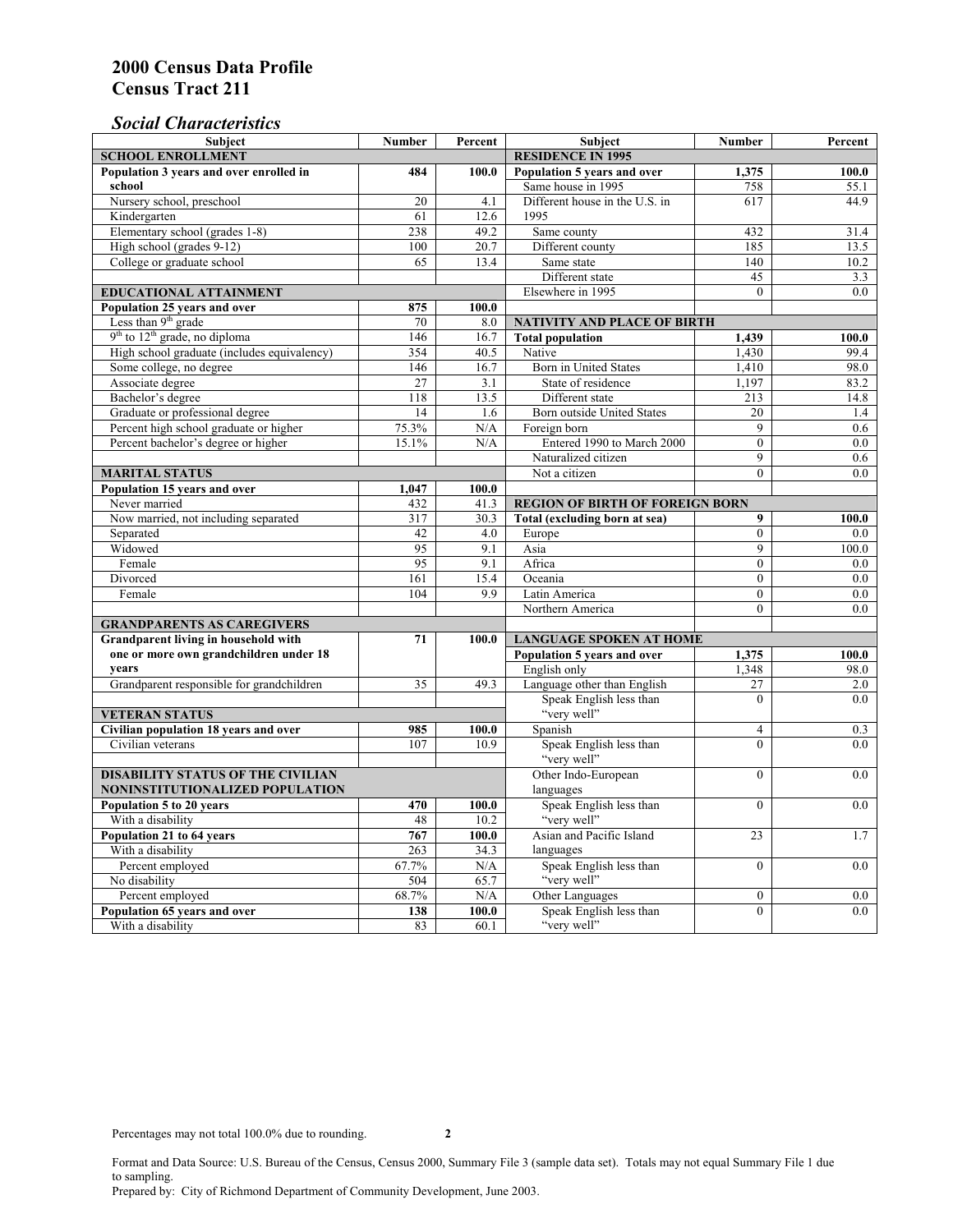#### *Economic Characteristics*

| <b>Subject</b>                                            | Number           | Percent     | Subject                                              | Number          | Percent          |
|-----------------------------------------------------------|------------------|-------------|------------------------------------------------------|-----------------|------------------|
| <b>EMPLOYMENT STATUS</b>                                  |                  |             | <b>INCOME IN 1999</b>                                |                 |                  |
| Population 16 years and over                              | 1,018            | 100.0       | <b>Households</b>                                    | 477             | 100.0            |
| In labor force                                            | 577              | 56.7        | Less than \$10,000                                   | 60              | 12.6             |
| Civilian labor force                                      | 577              | 56.7        | \$10,000 to \$14,999                                 | 28              | 5.9              |
| Employed                                                  | 551              | 54.1        | \$15,000 to \$24,999                                 | 87              | 18.2             |
| Unemployed                                                | 26               | 2.6         | \$25,000 to \$34,999                                 | 103             | 21.6             |
| Percent of civilian labor force                           | 4.5%             | N/A         | \$35,000 to \$49,999                                 | 52              | 10.9             |
| Armed Forces                                              | $\mathbf{0}$     | 0.0         | \$50,000 to \$74,999                                 | 99              | 20.8             |
| Not in labor force                                        | 441              | 43.3        | \$75,000 to \$99,999                                 | 18              | 3.8              |
| Females 16 years and over                                 | 611              | 100.0       | \$100,000 to \$149,999                               | 13              | 2.7              |
| In labor force                                            | 301              | 49.3        | \$150,000 to \$199,999                               | $\mathbf{0}$    | $\overline{0.0}$ |
| Civilian labor force                                      | 301              | 49.3        | \$200,000 or more                                    | $\overline{17}$ | 3.6              |
| Employed                                                  | 275              | 45.0        | Median household income (dollars)                    | 30,134          | N/A              |
| Own children under 6 years                                | 79               | 100.0       |                                                      |                 |                  |
| All parents in family in labor force                      | 68               | 86.1        | With earnings                                        | 402             | 84.3             |
|                                                           |                  |             | Mean earnings (dollars)                              | 50,756          | N/A              |
| <b>COMMUTING TO WORK</b>                                  |                  |             | With Social Security income                          | 118             | 24.7             |
| Workers 16 years and over                                 | 551              | 100.0       | Mean Social Security income                          | 10,183          | N/A              |
| Car, truck, or van – drove alone                          | 368              | 66.8        | (dollars)                                            |                 |                  |
| Car, truck, or van - carpooled                            | 91               | 16.5        | With Supplemental Security income                    | 49              | 10.3             |
| Public transportation (including taxicab)                 | 49               | 8.9         | Mean Supplemental Security                           | 4,773           | N/A              |
| Walked                                                    | 6                | 1.1         | income (dollars)                                     |                 |                  |
| Other means                                               | $\overline{21}$  | 3.8         | With public assistance income                        | 61              | 12.8             |
| Worked at home                                            | 16               | 2.9         | Mean public assistance income                        | 1,893           | N/A              |
| Mean travel time to work (minutes)                        | 24.7             | N/A         | (dollars)                                            |                 |                  |
|                                                           |                  |             | With retirement income (dollars)                     | 85              | 17.8             |
| Employed civilian population 16 years and over            | 551              | 100.0       | Mean retirement income (dollars)                     | 24,311          | N/A              |
| <b>OCCUPATION</b>                                         |                  |             |                                                      |                 |                  |
| Management, professional, and related occupations         | 141              | 25.6        | <b>Families</b>                                      | 361             | 100.0            |
| Service occupations                                       | 92               | 16.7        | Less than \$10,000                                   | 40              | 11.1             |
| Sales and office occupations                              | 163              | 29.6        | \$10,000 to \$14,999                                 | $\overline{23}$ | 6.4              |
| Farming, fishing, and forestry occupations                | $\boldsymbol{0}$ | 0.0         | \$15,000 to \$24,999                                 | 52              | 14.4             |
| Construction, extraction, and maintenance                 | $\overline{45}$  | 8.2         | \$25,000 to \$34,999                                 | 87              | 24.1             |
| occupations                                               |                  |             | \$35,000 to \$49,999                                 | 48              | 13.3             |
| Production, transportation, and material moving           | 110              | 20.0        | \$50,000 to \$74,999                                 | 73              | 20.2             |
| occupations                                               |                  |             | \$75,000 to \$99,999                                 | 18              | 5.0              |
|                                                           |                  |             | \$100,000 to \$149,999                               | 13              | 3.6              |
| <b>INDUSTRY</b>                                           |                  |             | \$150,000 to \$199,999                               | $\mathbf{0}$    | 0.0              |
| Agriculture, forestry, fishing and hunting, and           | $\boldsymbol{0}$ | 0.0         | \$200,000 or more                                    | $\overline{7}$  | 1.9              |
| mining                                                    |                  |             | Median family income (dollars)                       | 31,615          | N/A              |
| Construction                                              | 26               | 4.7         |                                                      |                 |                  |
| Manufacturing                                             | 54               | 9.8         | Per capita income (dollars)                          | 17.787          | N/A              |
| Wholesale trade                                           | 12               | 2.2         | <b>Median earnings (dollars)</b>                     |                 |                  |
| Retail trade                                              | 61               | 11.1        | Male full-time, year-round workers                   | 21,324          | N/A              |
| Transportation and warehousing, and utilities             | 42               | 7.6         | Female full-time, year-round workers                 | 27,667          | N/A              |
| Information                                               | 27               | 4.9         |                                                      | Number          | Percent          |
| Finance, insurance, real estate, and rental and           | 41               | 7.4         |                                                      | below           | below            |
| leasing                                                   |                  |             |                                                      | poverty         | poverty          |
| Professional, scientific, management,                     | 49               | 8.9         | Subject                                              | level           | level            |
| administrative, and waste management services             |                  |             | <b>POVERTY STATUS IN 1999</b>                        |                 |                  |
| Educational, health and social services                   | 100              | 18.1        | <b>Families</b>                                      | 74              | 20.5             |
| Arts, entertainment, recreation, accommodation and        | 68               | 12.3        | With related children under 18 years                 | 61              | 24.4             |
| food services                                             |                  |             | With related children under 5 years                  | 21              | 28.0             |
| Other services (except public administration)             | 18               | 3.3         | Families with female householder, no                 | 66              | 31.3             |
| Public Administration                                     | $\overline{53}$  | 9.6         | husband present                                      |                 |                  |
|                                                           |                  |             | With related children under 18 years                 | 61              | 35.9             |
| <b>CLASS OF WORKER</b>                                    |                  |             | With related children under 5 years                  | 21              | 41.2             |
| Private wage and salary workers                           | 397              | 72.1        | Individuals                                          | 360             | 25.0             |
| Government workers                                        |                  |             |                                                      |                 |                  |
|                                                           | 132              | 24.0<br>3.1 | 18 years and over                                    | 198             | 20.1             |
| Self-employed workers in own not incorporated<br>business | 17               |             | 65 years and over<br>Related children under 18 years | 43<br>162       | 31.2<br>35.7     |
|                                                           | 5                | 0.9         |                                                      |                 |                  |
| Unpaid family workers                                     |                  |             | Related children 5 to 17 years                       | 145             | 37.2             |
|                                                           |                  |             | Unrelated individuals 15 years and                   | 22              | 12.6             |
|                                                           |                  |             | over                                                 |                 |                  |

Percentages may not total 100.0% due to rounding. **3** 

Format and Data Source: U.S. Bureau of the Census, Census 2000, Summary File 3 (sample data set). Totals may not equal Summary File 1 due to sampling.

Prepared by: City of Richmond Department of Community Development, June 2003.